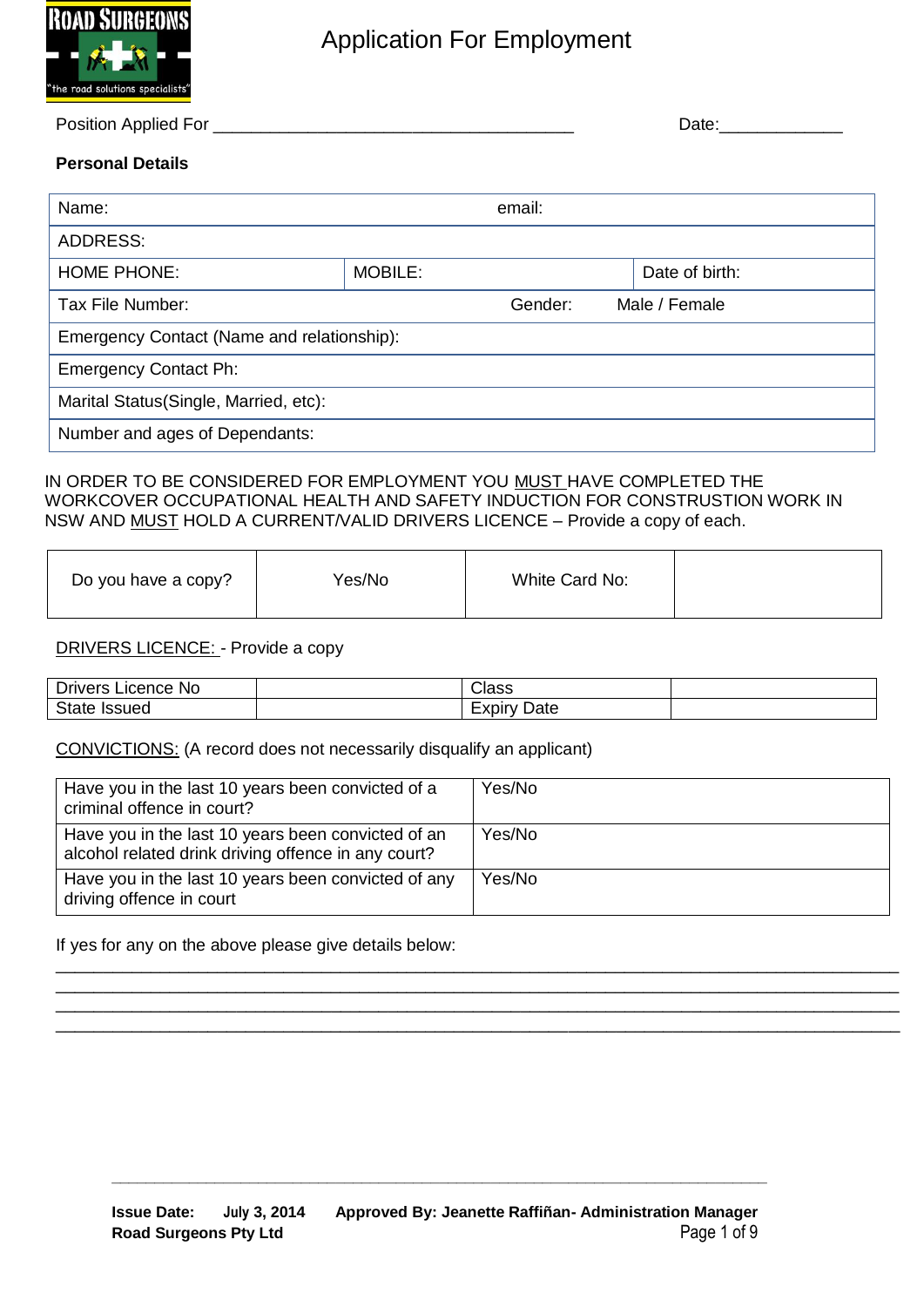

#### **RESIDENCY STATUS**

| Are you a permanent Australian Resident?                                                 | Yes/No |  |  |  |
|------------------------------------------------------------------------------------------|--------|--|--|--|
| If not a permanent Australian Resident, what type of Visa are you visiting Australia On? |        |  |  |  |
| (Provide Copy)                                                                           |        |  |  |  |

### **EDUCATION** (Most Recent First)

| <b>EDUCATION TITLE</b> | <b>INSTITUTION/ TRAINING</b><br><b>PROVIDER</b> | <b>YEAR COMPLETED</b> |
|------------------------|-------------------------------------------------|-----------------------|
|                        |                                                 |                       |
|                        |                                                 |                       |
|                        |                                                 |                       |
|                        |                                                 |                       |
|                        |                                                 |                       |
|                        |                                                 |                       |
|                        |                                                 |                       |
|                        |                                                 |                       |

## **CURRENT EMPLOYMENT:** Are you currently employed? Yes / No

| <b>Current Employer:</b>           | Ph:                        |
|------------------------------------|----------------------------|
| Address (Street Address):          |                            |
| <b>Current Position:</b>           | <b>Supervisors Name:</b>   |
| Date commenced work:               | Period of Notice required: |
| Brief summary of duties performed: |                            |
|                                    |                            |
|                                    |                            |
|                                    |                            |
|                                    |                            |
|                                    |                            |
|                                    |                            |
|                                    |                            |

Can your current employer be contacted for a reference? Yes / No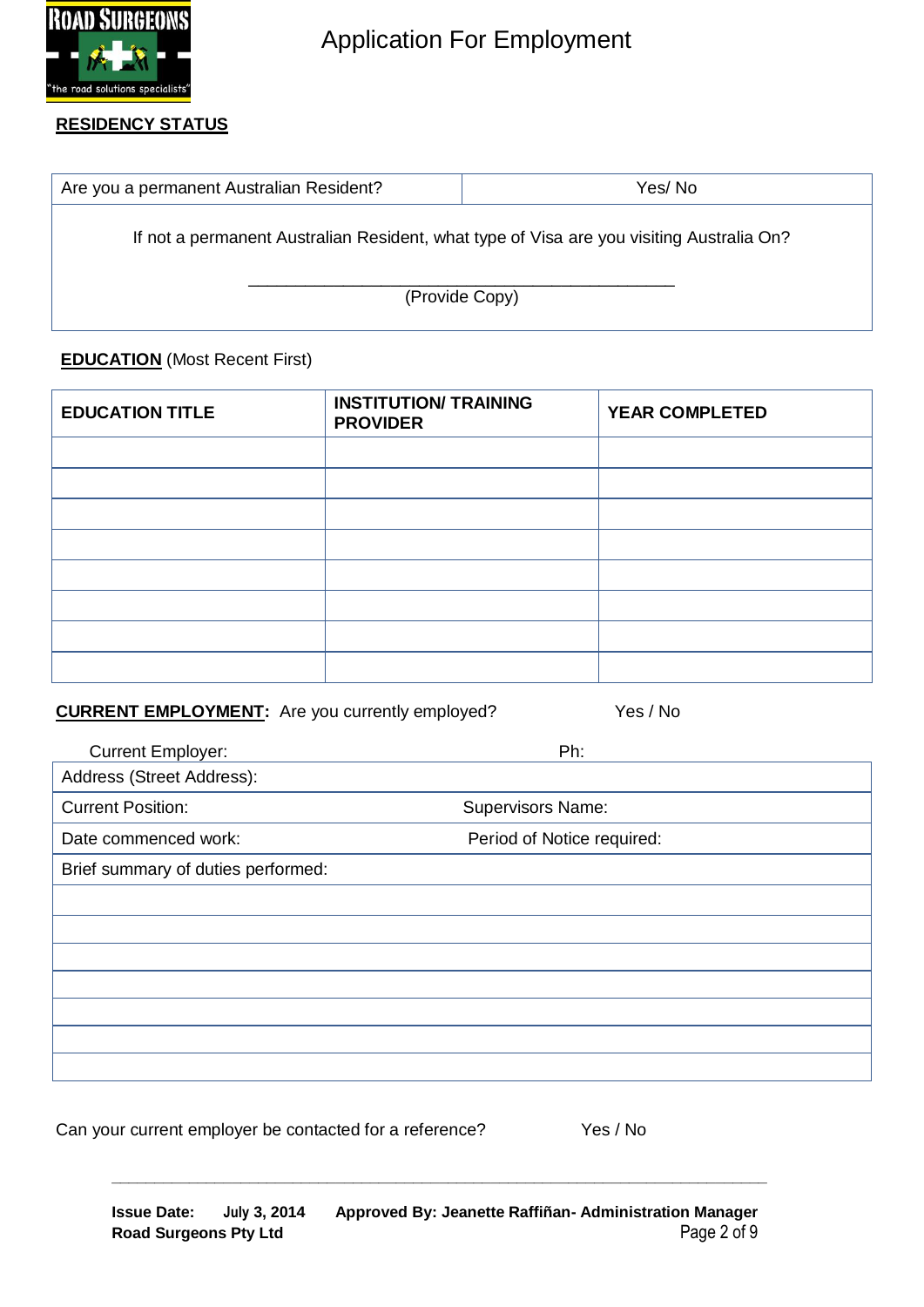

### **PREVIOUS EMPLOYMENT** (Most recent First)

| Employer's Name:                      |                                       | Ph:               |  |
|---------------------------------------|---------------------------------------|-------------------|--|
| Address (Street Address):             |                                       |                   |  |
| Position Held:                        |                                       | Supervisors Name: |  |
|                                       | Period of employed: From (month/year) | To (month/year)   |  |
| Brief summary of duties performed:    |                                       |                   |  |
|                                       |                                       |                   |  |
|                                       |                                       |                   |  |
|                                       |                                       |                   |  |
|                                       |                                       |                   |  |
| Reason for Leaving:                   |                                       |                   |  |
|                                       |                                       |                   |  |
| Employer's Name:                      |                                       | Ph:               |  |
| Address(Street Address):              |                                       |                   |  |
| Position Held:                        |                                       | Supervisors Name: |  |
| Period of employed: From (month/year) |                                       | To (month/year)   |  |
| Brief summary of duties performed:    |                                       |                   |  |
|                                       |                                       |                   |  |
|                                       |                                       |                   |  |
|                                       |                                       |                   |  |
|                                       |                                       |                   |  |
| Reason for Leaving:                   |                                       |                   |  |
|                                       |                                       |                   |  |
| Employer's Name:                      |                                       | Ph:               |  |
| Address(Street Address):              |                                       |                   |  |
| Position Held:                        |                                       | Supervisors Name: |  |
| Period of employed: From (month/year) |                                       | To (month/year)   |  |
| Brief summary of duties performed:    |                                       |                   |  |
|                                       |                                       |                   |  |
|                                       |                                       |                   |  |
|                                       |                                       |                   |  |
|                                       |                                       |                   |  |
| Reason for Leaving:                   |                                       |                   |  |
|                                       |                                       |                   |  |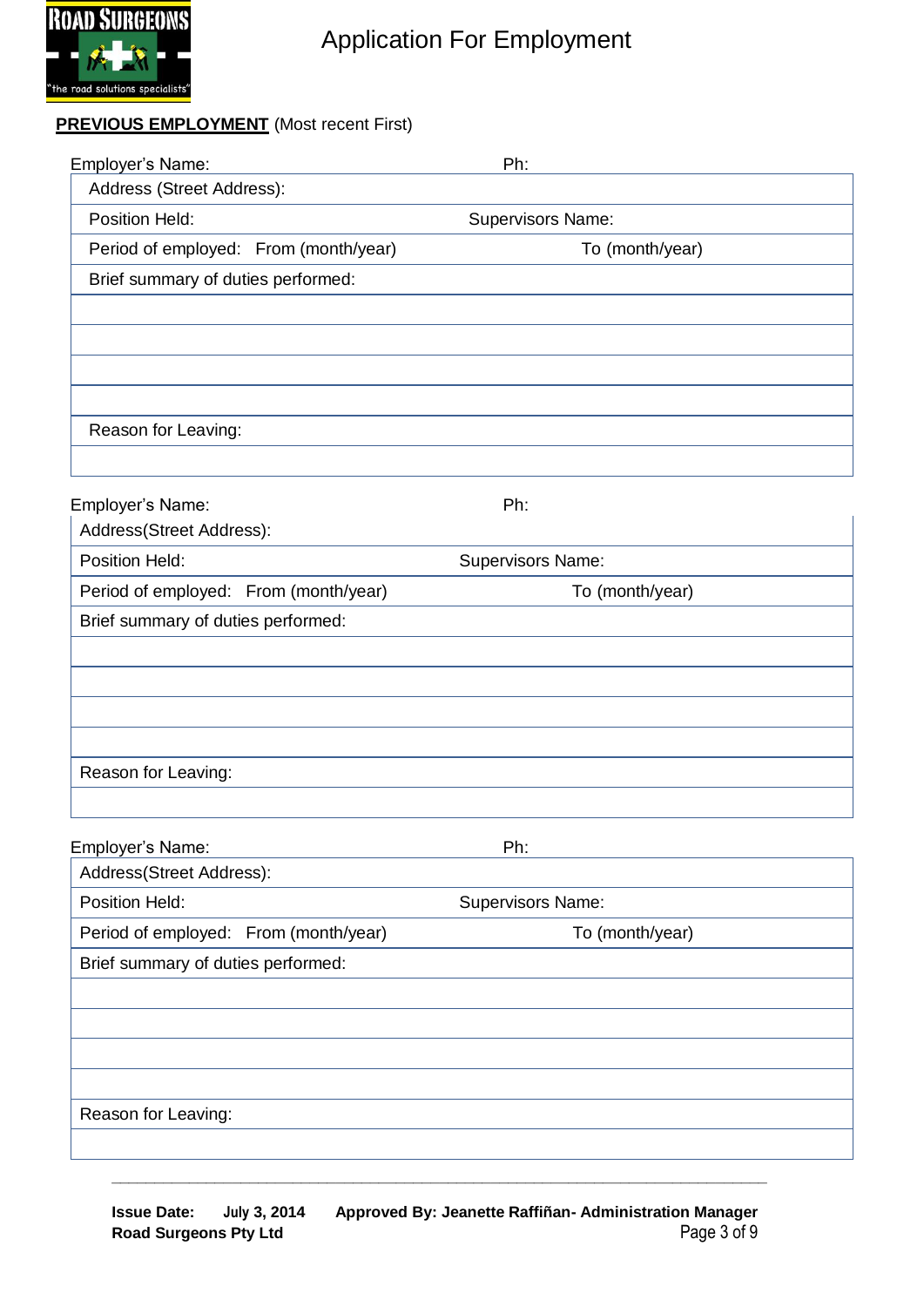

#### **OTHER INFORMATION:**

What type of work are you seeking? (Full Time/ Part Time/ Casual)

When will you be available to start work?

Are you able to work flexible hours, such as nights and weekends, if required? Yes / No

Do you have any medical conditions, disabilities etc? (Specify):

Do you have any workers compensation claims? (Specify):

Do you have any pre-existing injuries, illnesses or diseases of which you are aware, that you could foresee may affect your ability to perform the duties associated with the role you are applying for? If so, please disclose relevant details:

Do you have any outside business interests? (Specify):

Have you ever been known by another name? (Specify):

Why do you think you will like this Job? What are your main aims in this job if you are successful?

### **SKILL DESCRIPTION:** (PLEASE TICK ONLY WHAT YOU ARE WILLING AND ABLE TO DO)

|   | <sub>-</sub> abourer       | $\circ$ | <b>Roller Operator</b>         |         | <b>Asphalt Paver Operator</b> |
|---|----------------------------|---------|--------------------------------|---------|-------------------------------|
| O | Spotter                    | O       | <b>Hand Compactor Operator</b> | $\circ$ | <b>Pressure Grouting</b>      |
|   | Concrete labourer          |         | Jack Hammer Operator           |         | Asphalt works                 |
|   | Form worker                | $\circ$ | <b>Pavement Saw Operator</b>   |         | <b>Spray Sealing works</b>    |
|   | Steel fixer                |         | Mechanic                       |         | Supervisor                    |
|   | Concrete finisher          |         | <b>Mechanical Fitter</b>       |         | <b>Leading Hand</b>           |
| O | Mini Excavator Operator    |         | <b>Traffic Controller</b>      |         | Forman                        |
| O | <b>Bobcat Operator</b>     | O       | Road Profiling works Rig Tip   |         |                               |
|   | <b>Crack Sealing works</b> |         | <b>Truck Operator</b>          |         |                               |
|   |                            |         |                                |         |                               |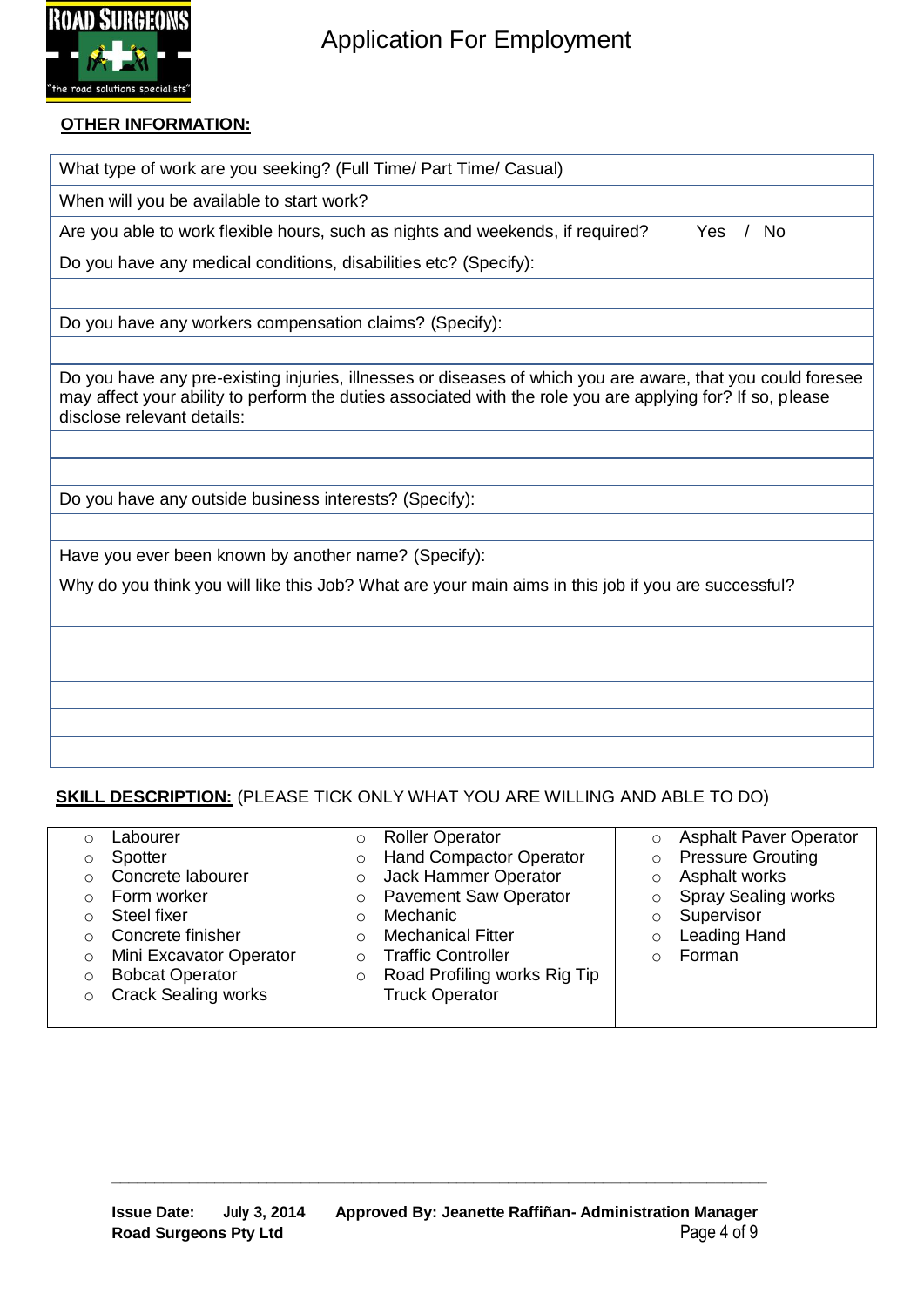

#### **OFFICE SKILLS:**

| Microsoft Office | 'avroll                | endering  | Account Receivable |
|------------------|------------------------|-----------|--------------------|
| Web Browsing     | General Administration | ⊟stimator | Account Pavable    |

#### **MECHANICAL ABILITY:**

Please supply details of machines you can competently maintain or repair:

| Equipment type | Details of Experience |
|----------------|-----------------------|
|                |                       |
|                |                       |
|                |                       |
|                |                       |
|                |                       |
|                |                       |
|                |                       |

**TRAINING AND QUALIFICATIONS:** (Please tick those which you currently have)

| $\Omega$ | <b>Blue Traffic Controller Certificate</b>   | <b>RISI Certificate (RAIL)</b><br>$\circ$    |  |
|----------|----------------------------------------------|----------------------------------------------|--|
| $\Omega$ | <b>Yellow Traffic Controller Certificate</b> | Dangerous Goods Lic<br>$\circ$               |  |
| $\circ$  | Orange Traffic Controller Certificate        | <b>Overhead Powerlines Certificate</b>       |  |
| $\Omega$ | <b>Red Traffic Controller Certificate</b>    | <b>Confined Space Certificate</b><br>$\circ$ |  |
| ∩        | <b>Senior First Aid Certificate</b>          | <b>Forklift Certificate</b>                  |  |
| O        | <b>Excavator Competency certificate</b>      | <b>Bobcat Competency Certificate</b>         |  |
|          |                                              |                                              |  |

\_\_\_\_\_\_\_\_\_\_\_\_\_\_\_\_\_\_\_\_\_\_\_\_\_\_\_\_\_\_\_\_\_\_\_\_\_\_\_\_\_\_\_\_\_\_\_\_\_\_\_\_\_\_\_\_\_\_\_\_\_\_\_\_\_\_\_\_\_\_\_\_\_\_\_\_\_\_\_\_\_\_\_\_\_\_ \_\_\_\_\_\_\_\_\_\_\_\_\_\_\_\_\_\_\_\_\_\_\_\_\_\_\_\_\_\_\_\_\_\_\_\_\_\_\_\_\_\_\_\_\_\_\_\_\_\_\_\_\_\_\_\_\_\_\_\_\_\_\_\_\_\_\_\_\_\_\_\_\_\_\_\_\_\_\_\_\_\_\_\_\_\_ \_\_\_\_\_\_\_\_\_\_\_\_\_\_\_\_\_\_\_\_\_\_\_\_\_\_\_\_\_\_\_\_\_\_\_\_\_\_\_\_\_\_\_\_\_\_\_\_\_\_\_\_\_\_\_\_\_\_\_\_\_\_\_\_\_\_\_\_\_\_\_\_\_\_\_\_\_\_\_\_\_\_\_\_\_\_ \_\_\_\_\_\_\_\_\_\_\_\_\_\_\_\_\_\_\_\_\_\_\_\_\_\_\_\_\_\_\_\_\_\_\_\_\_\_\_\_\_\_\_\_\_\_\_\_\_\_\_\_\_\_\_\_\_\_\_\_\_\_\_\_\_\_\_\_\_\_\_\_\_\_\_\_\_\_\_\_\_\_\_\_\_\_ \_\_\_\_\_\_\_\_\_\_\_\_\_\_\_\_\_\_\_\_\_\_\_\_\_\_\_\_\_\_\_\_\_\_\_\_\_\_\_\_\_\_\_\_\_\_\_\_\_\_\_\_\_\_\_\_\_\_\_\_\_\_\_\_\_\_\_\_\_\_\_\_\_\_\_\_\_\_\_\_\_\_\_\_\_\_

#### **OTHER TRAINING AND QUALIFICATIONS:**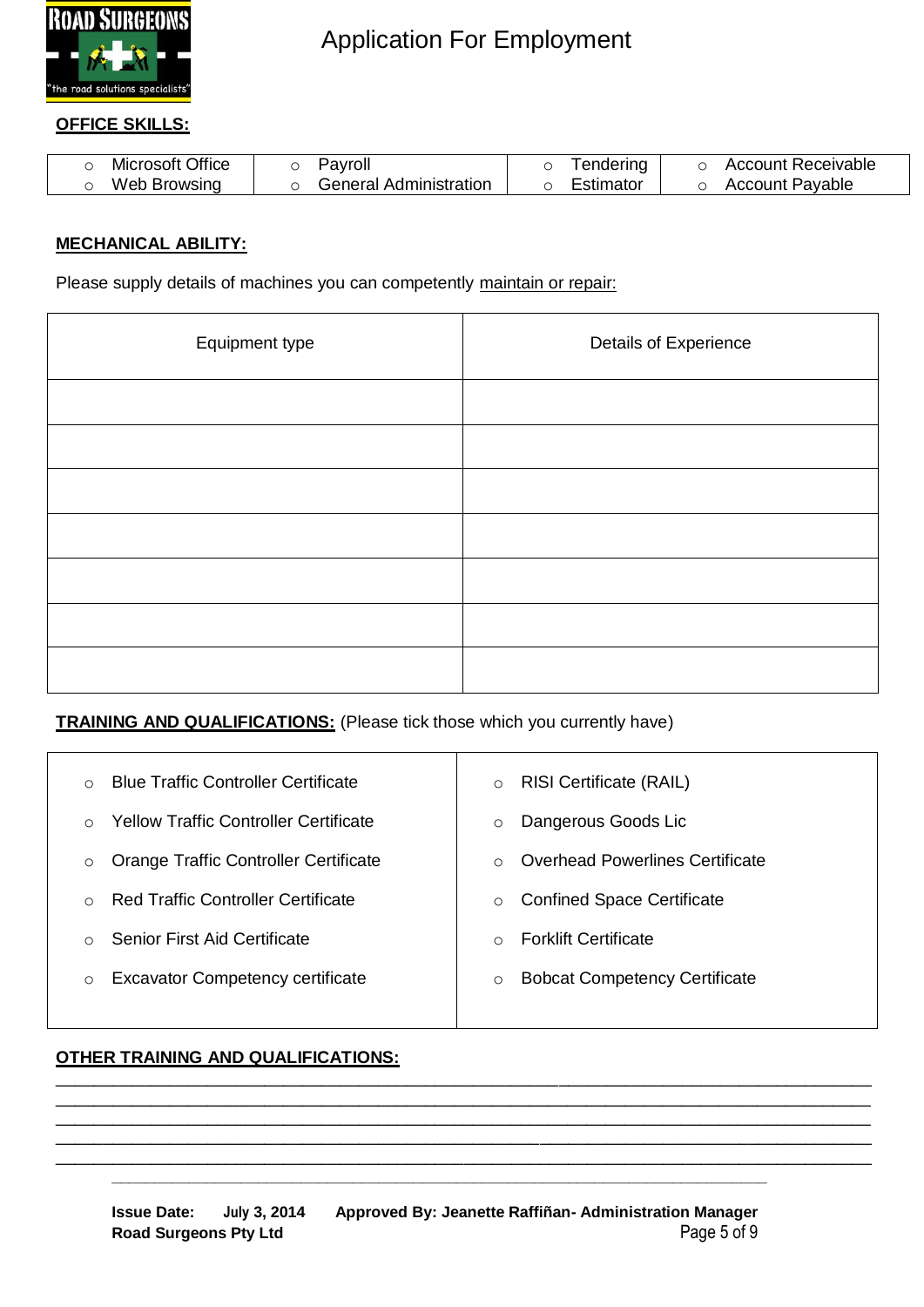

#### **PERSONAL HEALTH:**

| Please answer the following questions<br>regarding your Medical History:                                                             | <b>Circle</b><br>Answer | Please provide details |
|--------------------------------------------------------------------------------------------------------------------------------------|-------------------------|------------------------|
| Have you any physical disability that may affect<br>your performance for the job you have applied<br>for?                            | Yes/No                  |                        |
| Have you any illness that may affect your<br>performance for the job you have applied for?                                           | Yes/No                  |                        |
| Are you prepared to undergo a pre-employment<br>medical (including drug & alcohol screening)?                                        | Yes/No                  |                        |
| Have you or are you taking any drugs that may<br>hinder your performance for the job you have<br>applied for?                        | Yes/No                  |                        |
| Are you being treated by a doctor for any<br>illness or taking any medications for a medical<br>condition                            | Yes/No                  |                        |
| Have you been hospitalised for an illness or<br>had any operations?                                                                  | Yes/No                  |                        |
| Have you any medical or surgical conditions?                                                                                         | Yes/No                  |                        |
| Is there a family history of any medical<br>conditions?                                                                              | Yes/No                  |                        |
| Have you ever been refused life insurance,<br>disability insurance, employment or Military<br>Service?                               | Yes/No                  |                        |
| Is there any reason why you cannot wear<br>safety or protective equipment?                                                           | Yes/No                  |                        |
| Do you need to wear prescription glasses for<br>your normal work? If so, do you have<br>prescription safety glasses and side covers? | Yes/No                  |                        |
| Do you have diabetes?                                                                                                                | Yes/No                  |                        |
| Do you have any known allergies?                                                                                                     | Yes/No                  |                        |
| Have you had a hearing test in the past 12<br>months?                                                                                | Yes/No                  |                        |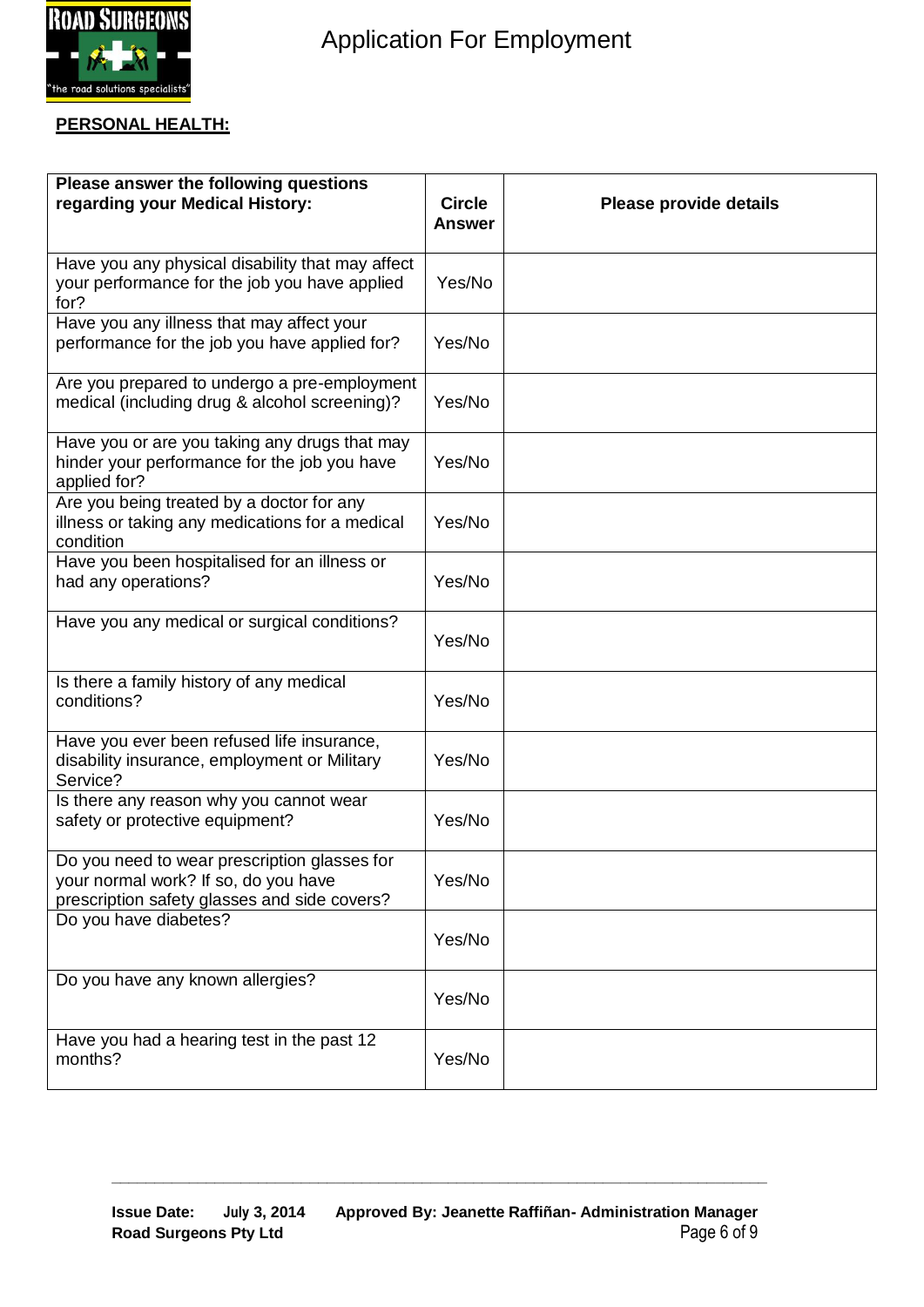

### **PERSONAL HEALTH** (cont):

| Do you have or have you ever had any of<br>the following:          | <b>Circle</b><br><b>Answer</b> | Please provide details |
|--------------------------------------------------------------------|--------------------------------|------------------------|
| Lung problems / Asthma / Bronchitis?                               | Yes/No                         |                        |
| Suffered blood pressure or heart trouble?                          | Yes/No                         |                        |
| Fits / seizures, blackouts or persistent<br>headaches / migraines? | Yes/No                         |                        |
| Joint problems / fractures or arthritis /<br>rheumatism?           | Yes/No                         |                        |
| Back or neck problems?                                             | Yes/No                         |                        |
| Skin disorders / dermatitis?                                       | Yes/No                         |                        |
| Repetitive strain / overuse injury?                                | Yes/No                         |                        |
| Mental or nervous troubles?                                        | Yes/No                         |                        |
| Loss of hearing / ear infections                                   | Yes/No                         |                        |
| Stomach problems / ulcers?                                         | Yes/No                         |                        |
| Tuberculosis?                                                      | Yes/No                         |                        |
| Hepatitis / jaundice / trouble?                                    | Yes/No                         |                        |
| A hernia?                                                          | Yes/No                         |                        |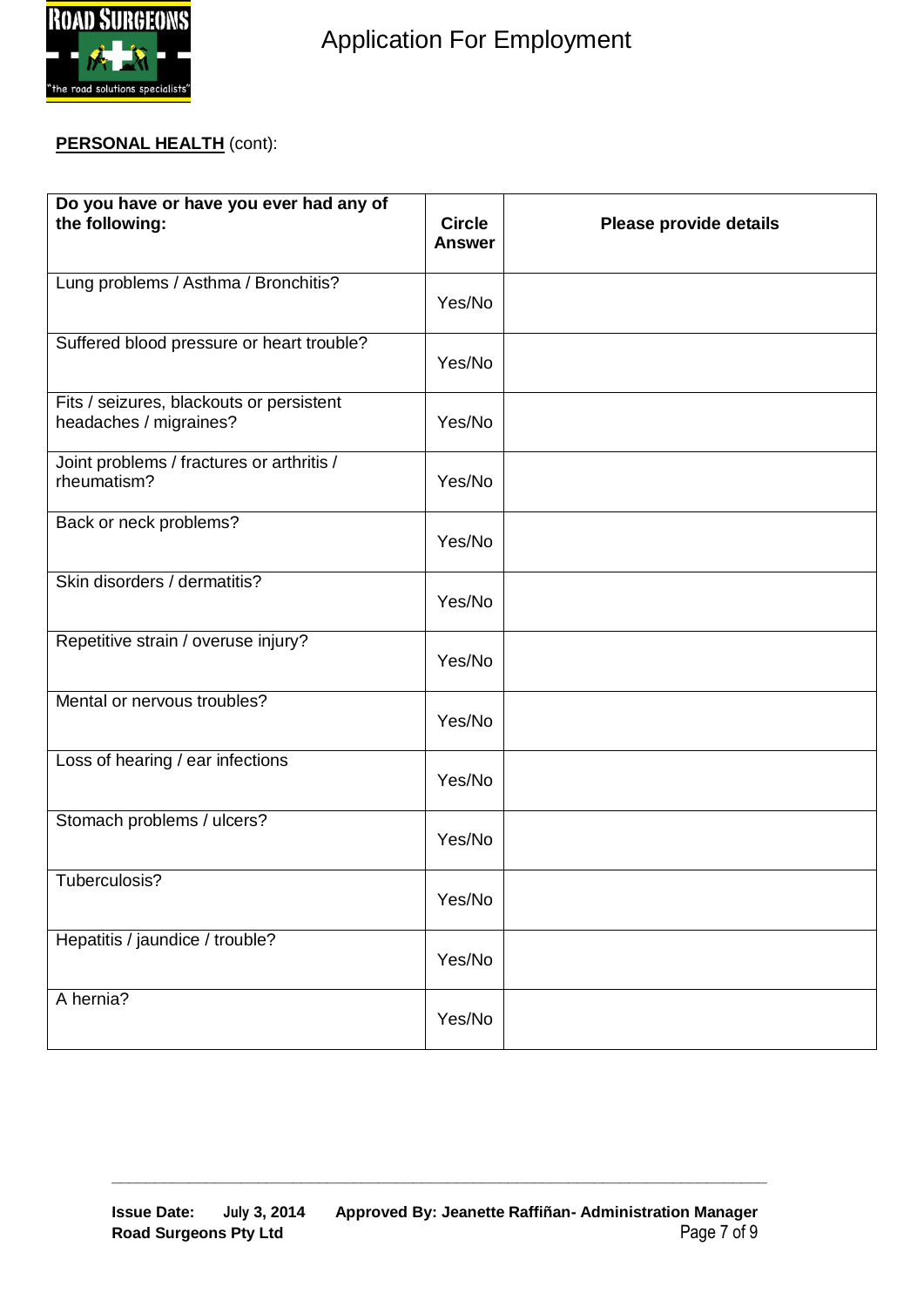

### **PERSONAL HEALTH** (cont):

| Do you have any difficulty with the following<br>activities: | <b>Circle</b><br><b>Answer</b> | Please provide details |
|--------------------------------------------------------------|--------------------------------|------------------------|
| Running 100 metres?                                          | Yes/No                         |                        |
| Walking on rough ground?                                     | Yes/No                         |                        |
| Kneeling?                                                    | Yes/No                         |                        |
| Standing for two hours?                                      | Yes/No                         |                        |
| Turning your head rapidly                                    | Yes/No                         |                        |
| Using hand tools?                                            | Yes/No                         |                        |
| Concentrating for a length of time?                          | Yes/No                         |                        |
| Hearing a normal conversation?                               | Yes/No                         |                        |
| Climbing a ladder?                                           | Yes/No                         |                        |
| Crouching?                                                   | Yes/No                         |                        |
| Sitting for two hours?                                       | Yes/No                         |                        |
| Lifting or bending?                                          | Yes/No                         |                        |
| Gripping firmly with both hands?                             | Yes/No                         |                        |
| Reading ordinary print?                                      | Yes/No                         |                        |
| Repetitive movements of the hands or arms?                   | Yes/No                         |                        |